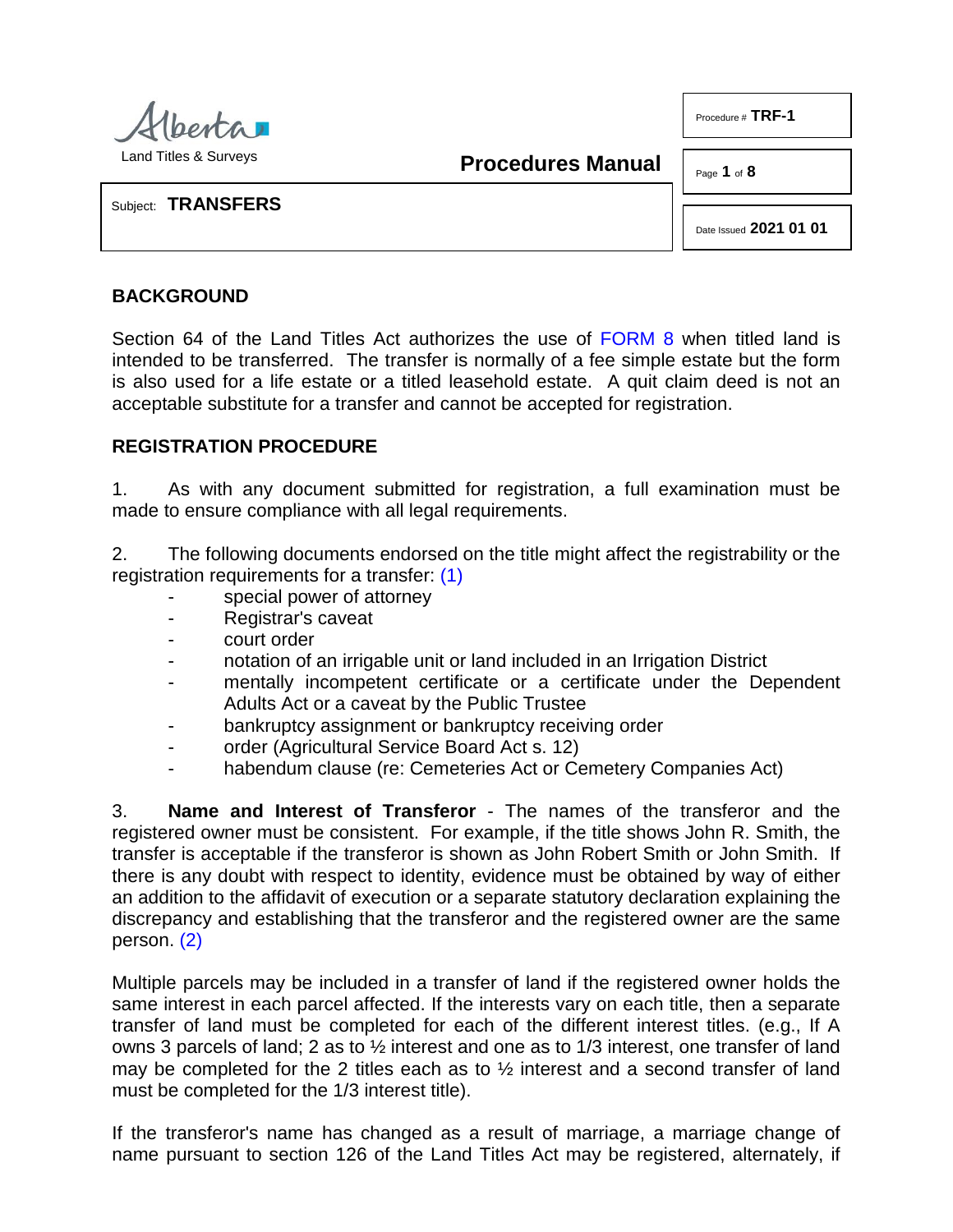<span id="page-1-0"></span>

the affidavit of execution is amended to include the previous and married name, the transfer may be accepted for registration.

If the transferor is a religious body, an executor, an administrator, a civil enforcement agency or the Crown, there are special requirements, which are dealt with in separate procedures.

If the transferor is a Board of Trustees of a school district or a school division and the land being transferred lies within a school district (including reserve land), a letter of approval from the Minister of Infrastructure or the Minister of Education is required. [\(3\)](#page-6-2)  If the affected title(s) are designated as Reserve, Municipal Reserve, School Reserve, Municipal and School Reserve or Environmental Reserve lands the file must be sent to Surveys for registration (see [SUR-10\)](http://www.servicealberta.ca/pdf/ltmanual/SUR-10.pdf).

#### **School Divisions/Districts**

Section 208 of the School Act sets out that a division shall be given a name and number in the following form:

The Chamber Chamber School Division

Section 246(1) of the School Act states that for each public school district not included in a division, the Minister shall by order establish a board and the members of the board are a corporation under the name of:

The Board of Trustees of School District

Section 246(2) of the School Act states that for each separate school district not included in a division, there shall be a board and the members of the board are a corporation under the name of:

The Board of Trustees of Separate School District

Section 246(3) of the School Act states that for each school division, the Minister shall by order establish a board and the members of the board are a corporation under the name of:

The Board of Trustees of \_\_\_\_\_\_\_\_\_\_\_\_\_\_\_\_\_\_ School Division

Section 246(4) of the School Act states that for each regional division, the Minister shall by order establish a board and the members of the board are a corporation under the name of:

The Board of Trustees of Regional Division

Documentation registering the interest of a school division that does not include in the name "The Board of Trustees" is to be accepted for registration. The examiner must enter the correct corporate name. Use &L on ALTA. Execution of documents by a school division need not include "The Board of Trustees" in its seal to be acceptable for registration*.*

4. **Legal Description** - The legal description on the transfer must be consistent with the legal description on the certificate of title.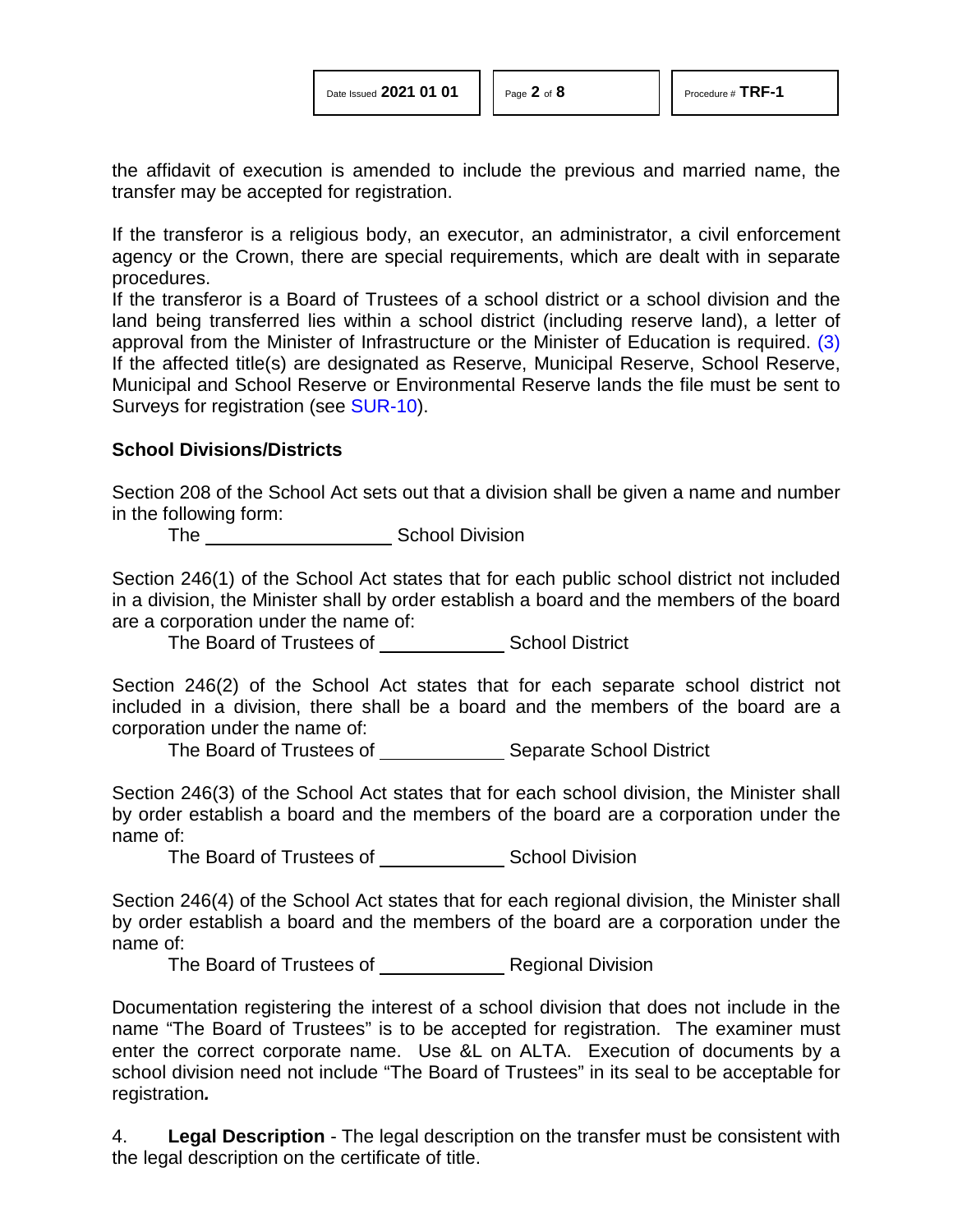If the legal description in the transfer omits:

a) the mineral exception for a lot or block in a subdivision plan registered after July 1, 1950 (see item (a) below), or

b) a recent road exception, it is not necessary to reject for this reason alone but correction of the description should be requested if the transfer is rejected for other reasons. Any transfer where only part of the land described in the certificate of title is being conveyed must be checked by the Surveys section for legal description approval and compliance with subdivision approval requirements of Part 17 of the Municipal Government Act. The exceptions to this are as follows:

a) where the areas of land described in the title consist of whole lots or blocks in a subdivision plan registered on or after July 1, 1950 and the transfer is of one or several of the areas:

Edmonton Office: all plans including and after Plan 1966 H.W.

Calgary Office: all plans including and after the G.D. series,

b) where the areas of land are described in the title by reference to a subdivision plan registered prior to July 1, 1950 and the transfer dealing with some of the described areas is endorsed by the subdivision authority, and

c) where a document with subdivision approval has already been registered in respect of the portion of the title being transferred (e.g., a caveat re an interim agreement for sale).

d) where the certificate of title includes both surface and mines and minerals and the transfer is of surface or mines and minerals.

<span id="page-2-0"></span>5. **Name and Address of Transferee** - At least one full given name for the transferee and address for service must be provided.  $(4)$  If there are two or more transferees, the transfer must specify each name separately in full. It is not acceptable for the transferees to be described as "John and Mary Smith" or for a married woman to be described as "Mrs. John Smith". Her given name and surname are required.

<span id="page-2-1"></span>If the transferee is a corporation, the requirements of section 27 of the Land Titles Act must be complied with. [\(5\)](#page-6-4)

<span id="page-2-2"></span>If the description of the transferee is followed by "Trustee" or "In Trust", no mention of the trust is made on the title  $(6)$  except where named individuals are described as trustees for a specific religious society or congregation. If a transfer to trustees as joint owners specifies that there is "no survivorship", this is included on the title after the names of the owners. Any future dealing with the land must be by all of the owners unless a court order directs otherwise. [\(7\)](#page-6-6)

<span id="page-2-3"></span>6. **Designation of Interest** - The transfer must either state that the transferor is transferring all his estate and interest in land or specify a lesser estate, such as a life estate.

It is not necessary to reject if the transferor does not specifically identify the estate that he holds, as the title will show this.

If there are two or more transferees, the nature of the co-tenancy arrangement should be specified (e.g., joint tenants or tenants in common). However, if it has not been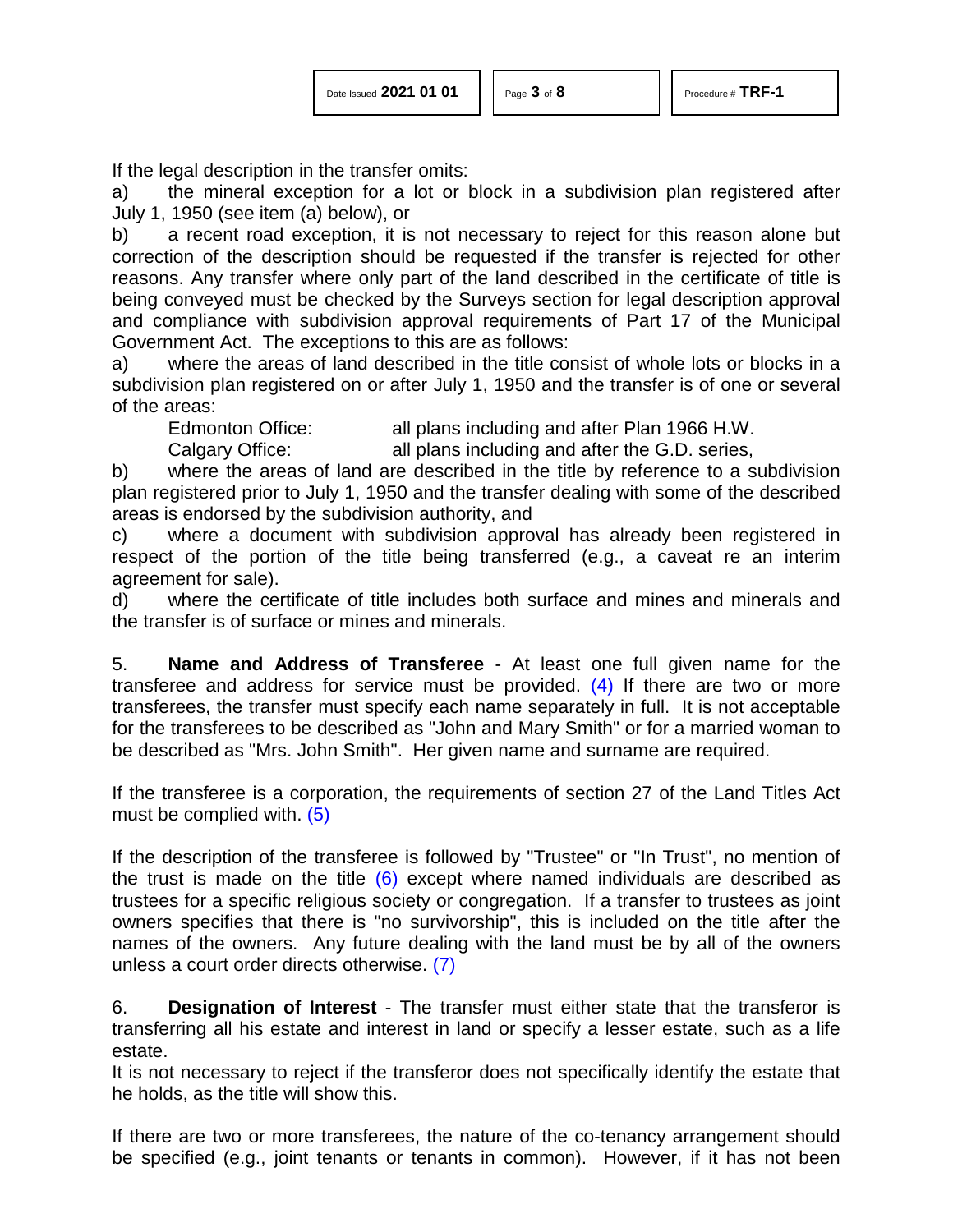<span id="page-3-0"></span>indicated, the transfer is registrable and the parties are deemed to hold as tenants in common but no indication of the tenancy is made on the title. [\(8\)](#page-6-7)

If a transfer, which fails to specify the nature of the co-tenancy, is presented with another document, such as a mortgage or encumbrance, which indicates a joint tenancy arrangement, it must be rejected for clarification of the co-ownership arrangement.

If a transfer, which fails to specify the nature of the co-tenancy arrangement, is being rejected for other reasons, it should be suggested to the registrant that he may wish to specify the proportionate interests of the transferees to avoid the possible need to clarify the interests at a later date. [\(9\)](#page-6-8)

<span id="page-3-1"></span>Examples of the wording for co-tenancy arrangements are:

a) joint tenants: JOHN ROBERT SMITH AND MARY LOUISE SMITH AS JOINT TENANTS.

b) tenants in common: JOHN ROBERT SMITH AS TO AN UNDIVIDED THREE-QUARTERS (3/4) INTEREST AND MARY LOUISE SMITH AS TO AN UNDIVIDED ONE-QUARTER (1/4) INTEREST or alternatively, JOHN ROBERT SMITH AS TO AN UNDIVIDED SEVENTY-FIVE PERCENT (75%) INTEREST AND MARY LOUISE SMITH AS TO AN UNDIVIDED TWENTY-FIVE PERCENT (25%) INTEREST.

7. **Execution Requirements** - The transfer must be executed by the transferor or their attorney pursuant to a power of attorney. See procedure under [POA-1](http://www.servicealberta.ca/pdf/ltmanual/POA-1.pdf) for the requirements with respect to use of a power of attorney.

<span id="page-3-2"></span>If the transferor is a corporation, corporate attestation is required pursuant to s. 161. [\(10\)](#page-6-9)

<span id="page-3-3"></span>If the transferor is an individual, an original of the individual's normal signature is required. An initial for the surname is unacceptable. Proper attestation requirements must be met. [\(11\)](#page-6-10)

<span id="page-3-4"></span>If the proof of execution is defective, the Court may authorize registration notwithstanding the defect. [\(12\)](#page-7-0) This is normally done by a fiat (i.e., order) endorsed on the document itself. If it is by way of separate order, the order is attached to the transfer.

NOTE: a fiat endorsed on an instrument is not acceptable where a statute sets out a specific requirement for some other Court process to be followed (e.g., the Notice of Motion requirements of s. 10 of the Dower Act).

The date of execution should be indicated. If the omission of the date is the only defect, it is not necessary to reject. However, if the document is being rejected for other reasons, suggest that the date be completed.

<span id="page-3-5"></span>8. **Affidavit of Transferee** (Affidavit Re Value of Land) [\(FORM 32\)](http://www.servicealberta.ca/pdf/ltmanual/FORM32.PDF) - This affidavit may be completed by the transferee or an agent of the transferee. [\(13\)](#page-7-1)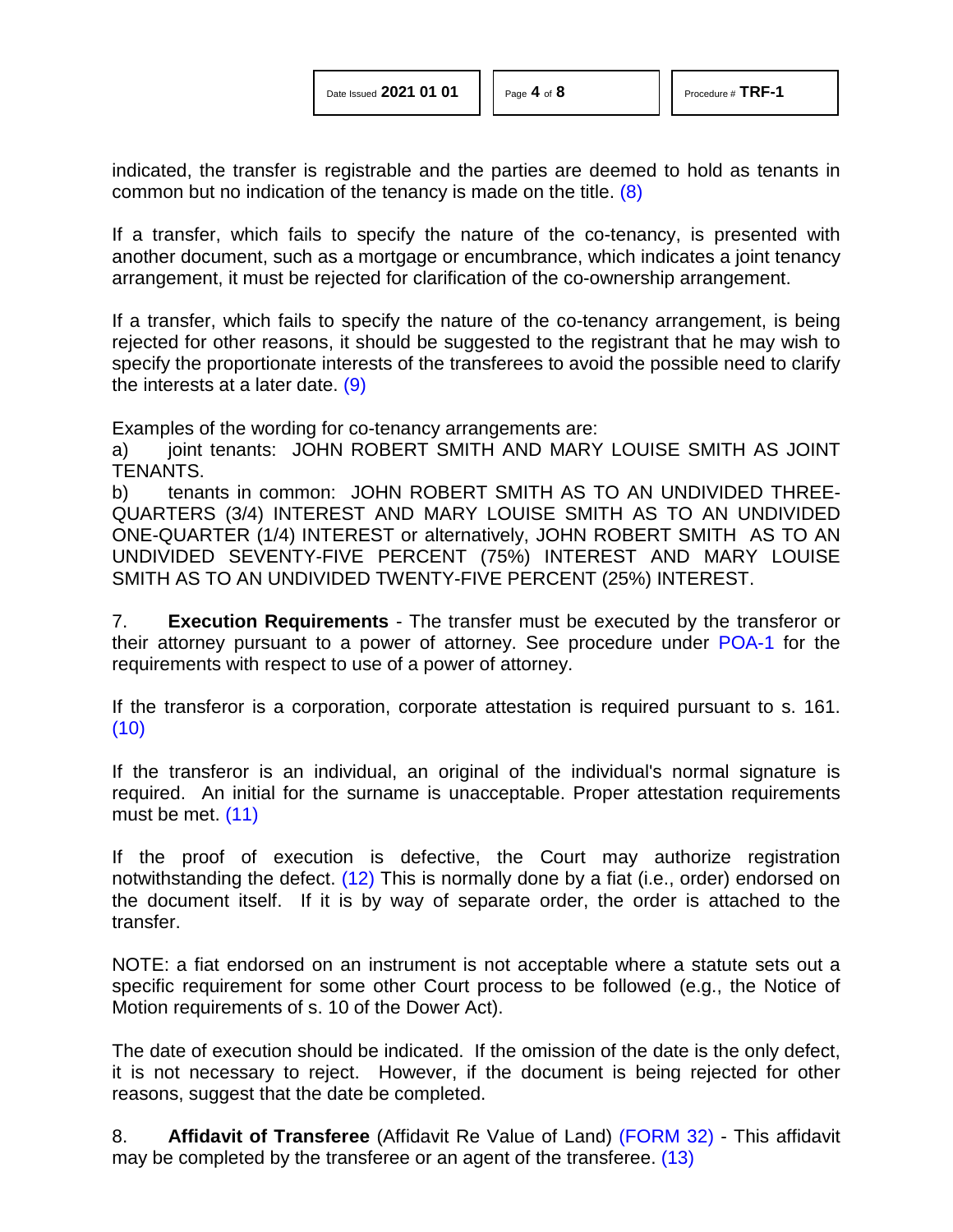| Date Issued 2021 01 01 |  |  |  |
|------------------------|--|--|--|
|------------------------|--|--|--|

<span id="page-4-0"></span>

Clause 2 must outline the details of the consideration. This clause is important as it indicates whether rights under the transfer have been conferred for value and the Registrar is only empowered to make corrections "so far as practicable without prejudicing rights conferred for value". [\(14\)](#page-7-2) Indicating "cash" was paid, without specifying the amount, is not sufficient, unless the amount has been specified in the consideration clause in the transfer. If part of the consideration is stated on the face of the transfer to be "other good and valuable consideration", there must be an explanation in the affidavit of transferee as to what the other good and valuable consideration is.

In showing the consideration on the certificate of title, the general principle is that where the total dollar amount is shown either in the body of the transferring document or in clause 2 of the affidavit of transferee, that amount is shown as the consideration. The following is a list of how the consideration should be shown on title in special situations. This list is not necessarily exhaustive.

|        | <b>Consideration</b>              | <b>Endorsement on Title</b> |
|--------|-----------------------------------|-----------------------------|
|        | \$1.00, love and affection        | <b>NOMINAL</b>              |
|        | settlement of estate              | <b>ESTATE</b>               |
|        | gift                              | <b>NIL</b>                  |
|        | quit claim                        | <b>QUIT CLAIM</b>           |
| $\sim$ | matrimonial property settlement;  |                             |
|        | insurance settlement; etc.        | <b>SETTLEMENT</b>           |
|        | - cash & assumption of mortgage;  |                             |
|        | \$1.00 & assumption of mortgage;  |                             |
|        | \$ amount cash to mortgage (where |                             |
|        | the total amount is not shown     |                             |
|        | elsewhere)                        | CASH & MTGE.                |

If the transfer deals with parcels in more than one title the value is left blank and the consideration is "SEE INSTRUMENT." FEE CALC is used for the value as stated in the affidavit of transferee.

When the consideration in the transfer is ambiguous or difficult to summarize, the consideration is listed as "SEE INSTRUMENT".

<span id="page-4-2"></span><span id="page-4-1"></span>Clause 3 requires that an opinion be given as to the present value of the land. "Land" includes buildings and other improvements affixed to the land but do not include personal property not affixed to the land. [\(15\)](#page-7-3) The affidavit must be sworn within the preceding 2 years, as the value of the land must be reasonably current. The Registrar has the authority to question the valuation of land. [\(16\)](#page-7-4) Thus, if there is reason to believe that the value stated may not be the true current value, an explanation should be requested.

If only mines and minerals are being transferred, an affidavit, which does not specify a value, may be accepted. The affidavit must indicate that the value of the interest being transferred has not been ascertained and that there are no known minerals of marketable value included in the land being transferred. Nominal fees will be charged.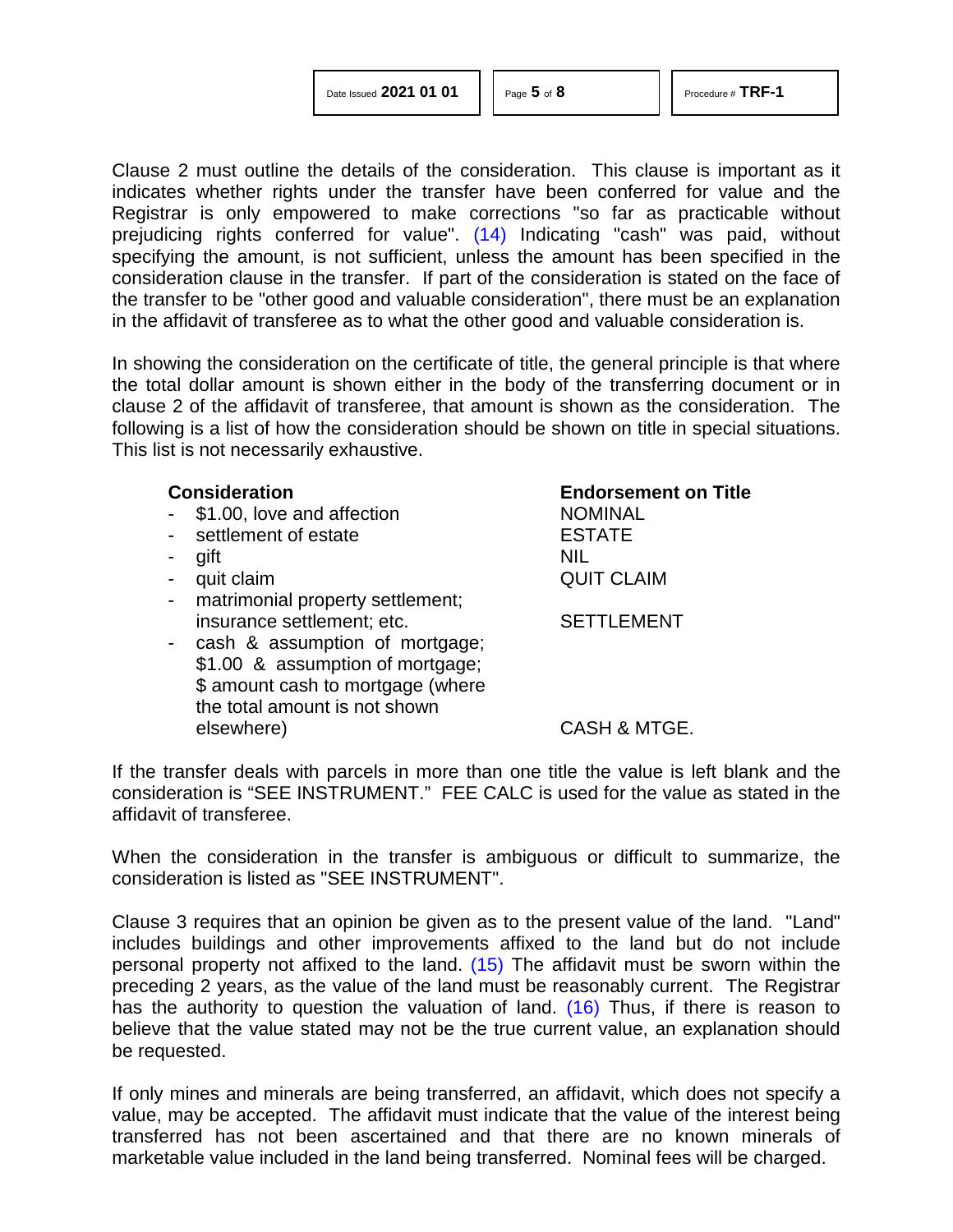If a reserve lot is being transferred, as a result of annexation, an affidavit indicating that the value of the land is nominal is acceptable in view of the land's reserve status.

The affidavit of transferee may be corrected after the registration of the transfer if the deponent made an error in the affidavit. A new affidavit must be sworn outlining the error and the correct particulars. The affidavit is registered as a correction (CORT) and fees are calculated by adding or subtracting the difference in value-based fees from the amount payable under [Tariff item 11\(6\).](http://www.servicealberta.ca/pdf/ltmanual/APPENDIXI.PDF) Fees are recorded under "other services" using the code "VALU".

For example:

a) if the value was originally shown as \$150,000 and the correcting affidavit indicates that the value is \$170,000, fees for the correction are \$18 (\$10 plus \$8).

b) if the value was originally shown as \$150,000 and the correcting affidavit indicates that the value is \$145,000, fees for the correction are \$8 (\$10 minus \$2).

c) if the correction results in a credit amount greater than \$10, an adjustment or refund is made.

<span id="page-5-0"></span>9. **Dower Requirements** - The provisions of the Dower Act must be complied with. [\(17\)](#page-7-5)

<span id="page-5-1"></span>10. **Foreign Ownership Requirements** - The provisions of the Foreign Ownership of Land Regulations must be complied with. [\(18\)](#page-7-6)

The SPIN2 document type to be used when creating a Document Registration Request (DRR) form is: Transfer of Land

The code used for registration at Land Titles is: TFLA

<span id="page-5-2"></span>11. **Transfers with Reserved Rights or Conditions** - A transfer, which reserves any right or interest (e.g., an easement) [\(19\)](#page-7-7) to the transferor, is not registrable as each interest must be dealt with in its own prescribed form. The one exception is the reservation of a life estate to the transferor.

<span id="page-5-3"></span>A transfer made subject to a condition, which is not satisfied at the time of registration, cannot be registered. [\(20\)](#page-7-8) One specific statutory exception is section 19 of the Public Lands Act, R.S.A. 2000, c. P-40. It permits registration of a transfer or notification from the Crown to certain organizations subject to a condition or restriction that the land only be used for a specified purpose. [\(21\)](#page-7-9)

<span id="page-5-4"></span>12. **Transfer of Minerals** - Mineral legal descriptions must be checked for an asterisk \* indicating that the minerals have been verified. An additional \$10 is charged using the MINC code under other services, for each title transferred. If no asterisk is shown a historical of the title is performed to verify ownership of the minerals. [\(22\)](#page-7-10)

<span id="page-5-5"></span>The disposition of mines and minerals contained in or forming part of the homestead is covered by the Dower Act and requires the consent in writing of the spouse of the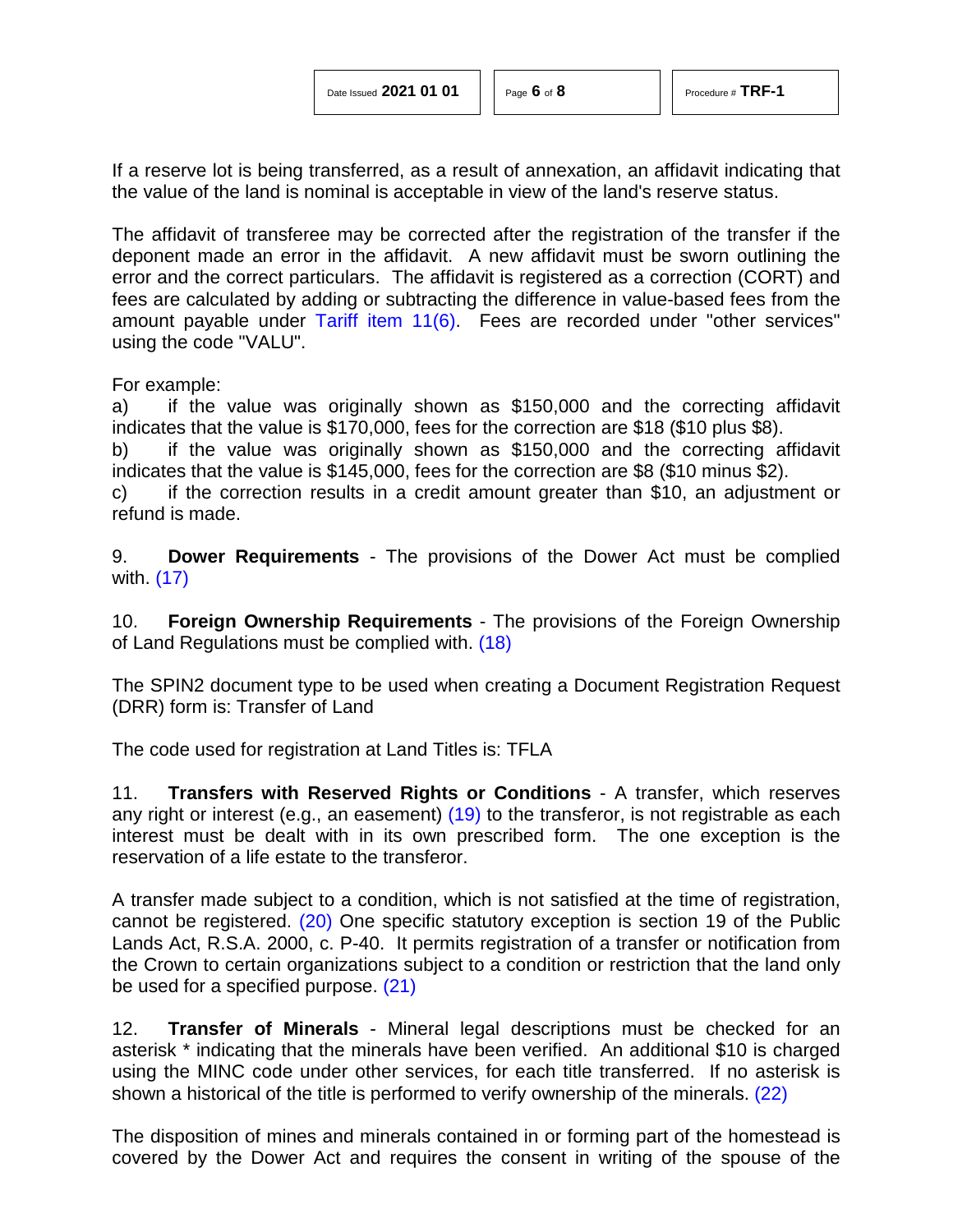<span id="page-6-11"></span>married person. [\(23\)](#page-7-11) If a disposition of mines and minerals is not accompanied by any of the usual methods of evidencing compliance with the Dower Act, an affidavit or statutory declaration from the owner stating that he has never owned the surface rights is sufficient evidence that dower requirements do not apply.

The SPIN2 document type to be used when creating a Document Registration Request (DRR) form is: Transfer of Land

The code used for registration at Land Titles is: TFLA

## **Acquisition of Minerals by a Municipality:**

A Municipality cannot acquire an interest in any mines and minerals unless the acquisition is approved by the Lieutenant Governor in Council. The authorization is to accompany the transfer of land document. This applies to titles containing both surface and minerals as well as titles containing minerals only. [\(24\)](#page-7-12)

<span id="page-6-13"></span><span id="page-6-12"></span>A mines and minerals transfer of less than an undivided 1/20 interest is not acceptable for registration. [\(25\)](#page-7-13)

13. **Transfer of Estate** - a transfer of an estate involving native minors can be registered if a letter accompanies the transfer (in lieu of the consent form from the Public Trustee) from Indian and Northern Affairs Canada (INAC). The letter must state that INAC, as guardian, is consenting on behalf of the infant. [\(26\)](#page-7-14)

<span id="page-6-14"></span>14. **Fees** - The fee in [Tariff item 3](http://www.servicealberta.ca/pdf/ltmanual/APPENDIXI.PDF) is charged.

# **STATUTE AND CASE REFERENCES**

Statute references are to the Land Titles Act, R.S.A. 2000, c. L-4, unless otherwise indicated.

- <span id="page-6-0"></span>[1.](#page-0-0) for specific details, see the procedure relating to each instrument
- <span id="page-6-1"></span>[2.](#page-0-1) see procedure on Confirmation of Identity [IDE-1](http://www.servicealberta.ca/pdf/ltmanual/IDE-1.PDF)
- <span id="page-6-2"></span>[3.](#page-1-0) s. 200, School Act, S.A. 2000, c. S-3; see procedure on Surveys-Removal or Change of Reserve Designation [SUR-10;](http://www.servicealberta.ca/pdf/ltmanual/SUR-10.PDF) s. 1(2) Regulations
- <span id="page-6-3"></span>[4.](#page-2-0) s. 45
- <span id="page-6-4"></span>[5.](#page-2-1) see procedure on Corporations-Acquisition and Disposition of Interests [COR-1](http://www.servicealberta.ca/pdf/ltmanual/COR-1.PDF)
- <span id="page-6-5"></span>[6.](#page-2-2) s. 47
- <span id="page-6-6"></span>[7.](#page-2-3) s. 205
- <span id="page-6-7"></span>[8.](#page-3-0) s. 8, Law of Property Act, R.S.A. 2000, c. L-7
- <span id="page-6-8"></span>[9.](#page-3-1) see procedure on Alteration or Clarification of Co-ownership Arrangements - Tenancies in Common and Joint Tenancies [TEN-2](http://www.servicealberta.ca/pdf/ltmanual/TEN-2.PDF)
- <span id="page-6-10"></span><span id="page-6-9"></span>[10.](#page-3-2) see procedure on Corporations-Acquisition and Disposition of Interests [COR-1](http://www.servicealberta.ca/pdf/ltmanual/COR-1.PDF)
- [11.](#page-3-3) s. 155 and 156; Form 31; see procedures on Attestation [AFF-1,](http://www.servicealberta.ca/pdf/ltmanual/AFF-1.PDF) [AFF-2](http://www.servicealberta.ca/pdf/ltmanual/AFF-2.PDF) and [COR-1](http://www.servicealberta.ca/pdf/ltmanual/COR-1.PDF)